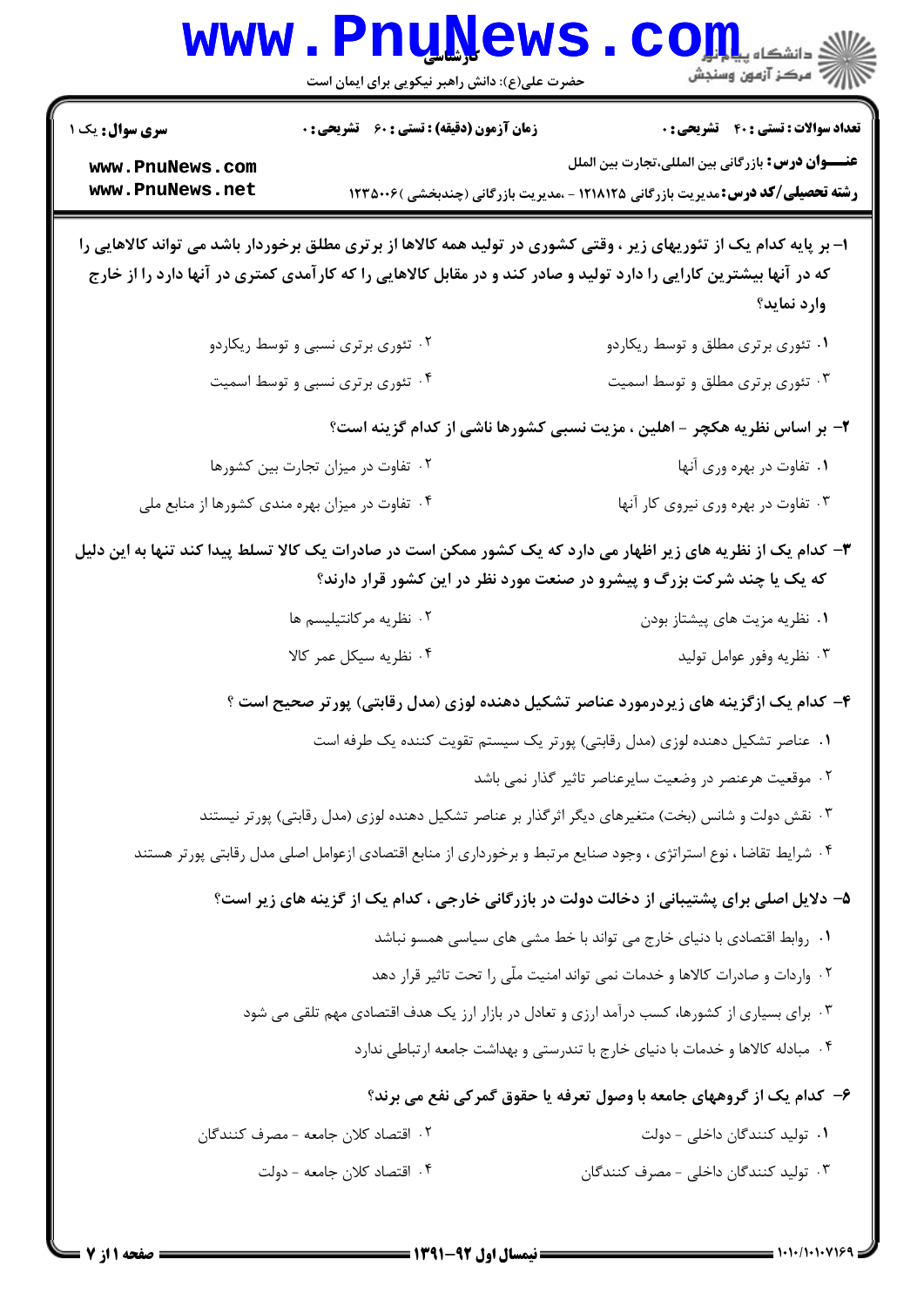|                                                                                                                                                                    | <b>LLY</b><br>حضرت علی(ع): دانش راهبر نیکویی برای ایمان است |                                                                                                                       | د دانشگاه پ <b>یا ب<sup>ا</sup> تو</b><br>بہ مرڪز آزمون وسنڊش |
|--------------------------------------------------------------------------------------------------------------------------------------------------------------------|-------------------------------------------------------------|-----------------------------------------------------------------------------------------------------------------------|---------------------------------------------------------------|
| <b>سری سوال : ۱ یک</b>                                                                                                                                             | <b>زمان آزمون (دقیقه) : تستی : 60 ٪ تشریحی : 0</b>          |                                                                                                                       | <b>تعداد سوالات : تستي : 40 ٪ تشريحي : 0</b>                  |
| www.PnuNews.com<br>www.PnuNews.net                                                                                                                                 |                                                             | <b>رشته تحصیلی/کد درس:</b> مدیریت بازرگانی ۱۲۱۸۱۲۵ - ،مدیریت بازرگانی (چندبخشی )۱۲۳۵۰۰۶                               | <b>عنــــوان درس:</b> بازرگانی بین المللی،تجارت بین الملل     |
|                                                                                                                                                                    |                                                             | ۷- فروش کالا در یک بازار خارجی به قیمتی پایین تر از هزینه های تولید آن و کمتر از ارزش منصفانه بازار ، را چه می نامند؟ |                                                               |
| ۰۴ سود منصفانه                                                                                                                                                     | ۰۳ دامپينگ                                                  | ٠٢ سياستهاى اقتصادى                                                                                                   | ۰۱ سوبسید (یارانه)                                            |
| ۸– دولت ها با کدام یک از روش ها یا ابزارهای زیر می توانند حداقل در یک دوره کوتاه از صنایع نوپا حمایت کنند؟                                                         |                                                             |                                                                                                                       |                                                               |
|                                                                                                                                                                    | ۲. وضع کردن تعرفه گمرکی                                     |                                                                                                                       | ٠١ دريافت وام از بازارهاي آزاد سرمايه                         |
|                                                                                                                                                                    | ۰۴ کاهش سوبسیدها                                            |                                                                                                                       | ۰۳ سهمیه بندی صادرات                                          |
| ۹–  نوعی پیمان چند جانبه که هدف آن آزاد نمودن بازرگانی بین المللی و حذف موانع تجاری بود ، کدام گزینه است؟                                                          |                                                             |                                                                                                                       |                                                               |
| ۰۴ گات                                                                                                                                                             | ۰۳ مبارزه تجاري                                             | ۰۲ سیاست حمایتی                                                                                                       | ٠١ سياست تجارى                                                |
|                                                                                                                                                                    |                                                             | ∙۱− کدام یک از گزینه های زیر از موارد مهم موافقت نامه دور اروگوئه می باشد؟                                            |                                                               |
|                                                                                                                                                                    |                                                             |                                                                                                                       | ۰۱ سازمان جهانی تجارت تاسیس گردید                             |
|                                                                                                                                                                    |                                                             | ۰۲ موانع تجاری در یک دوره ۱۰ ساله افزایش پیدا کند                                                                     |                                                               |
|                                                                                                                                                                    |                                                             | ۰۳ موضوع حمایت از مالکیت معنوی از قلمرو قوانین و مقررات گات خارج شود                                                  |                                                               |
|                                                                                                                                                                    |                                                             | ۰۴ یارانه های پرداختی به محصولات کشاورزی افزایش یابد                                                                  |                                                               |
| 11- دخالت دولتها در بازارهای پولی و مالی که با هدف های تامین منابع مالی و حفظ تعادل اقتصادی انجام می گیرد به عنوان<br>موانع کدام یک از سیاستهای زیر محسوب می گردد؟ |                                                             |                                                                                                                       |                                                               |
| ۰۴ آزادسازی                                                                                                                                                        | ۰۳ حمایتی                                                   | ۰۲ اداری                                                                                                              | ۱. گمرکی                                                      |
|                                                                                                                                                                    |                                                             | ۱۲- کدام یک از گزینه های زیر از جمله مسائل حل نشده سازمان جهانی تجارت می باشد؟                                        |                                                               |
|                                                                                                                                                                    | ۰۲ محیط زیست و سرمایه گذاری داخلی                           |                                                                                                                       | ٠١ سرمايه گذاري داخلي و دامپينگ                               |
|                                                                                                                                                                    | ۰۴ حقوق کارگران و خدمات مالی                                |                                                                                                                       | ۰۳ سرمایه گذاری مستقیم خارجی و حقوق کارگران                   |
| ۱۳- موفقیت بازار مشترک یا اتحادیه اروپا بیش از هر چیز مرهون کدام یک از گزینه های زیر است؟                                                                          |                                                             |                                                                                                                       |                                                               |
|                                                                                                                                                                    | ۰۲ نزدیکی جغرافیایی کشورها                                  |                                                                                                                       | ۰۱ ویژگی های مشترک اقتصادی اعضای آن                           |
|                                                                                                                                                                    | ۰۴ سابقه تسلط نظامهای سیاسی در یک منطقه                     |                                                                                                                       | ۰۳ ویژگی های مشترک فرهنگی اعضای آن                            |
|                                                                                                                                                                    |                                                             |                                                                                                                       |                                                               |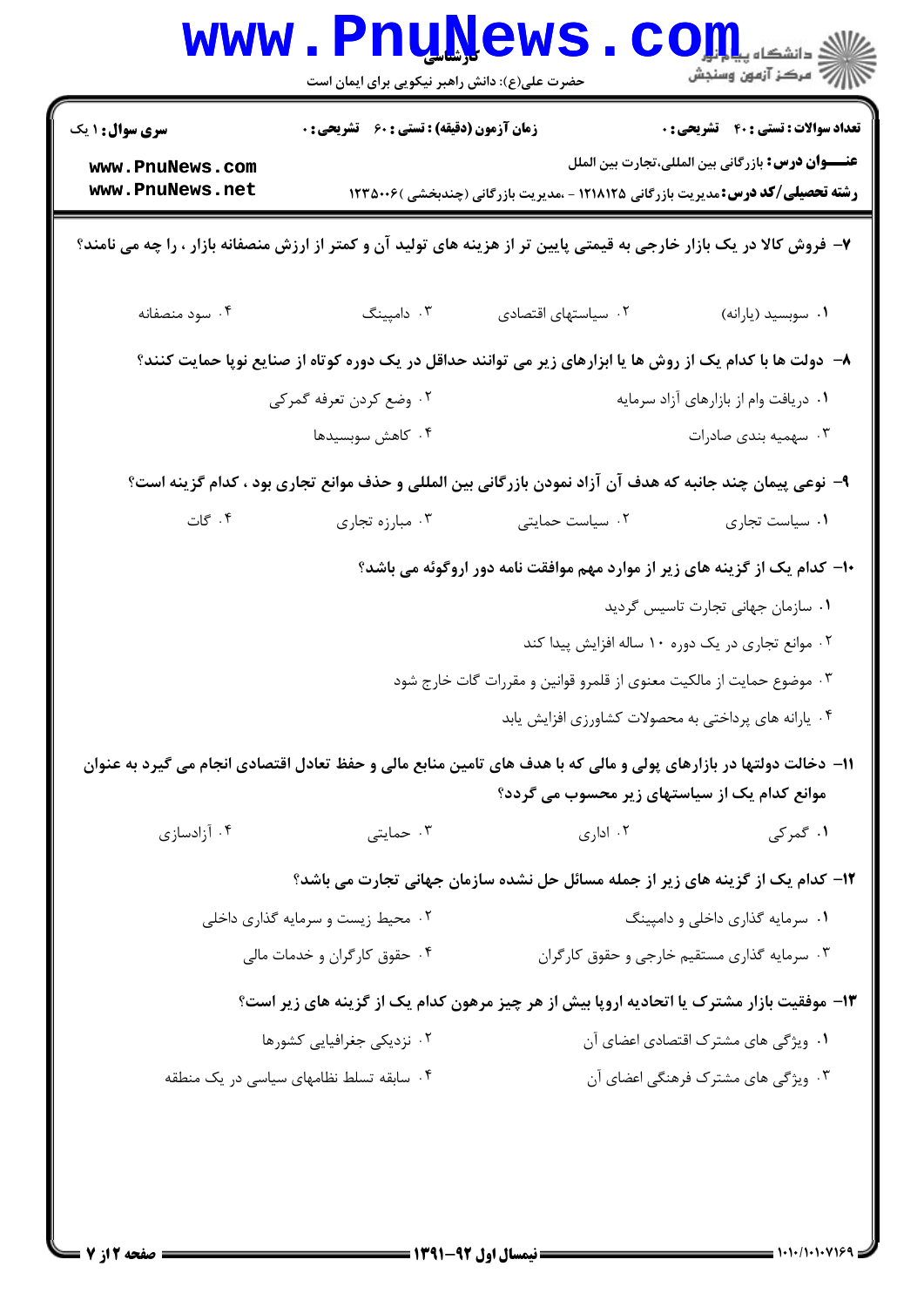|                                                                                               | <b>WWW.FNUWGWS</b><br>حضرت علی(ع): دانش راهبر نیکویی برای ایمان است                                                                                                                |                      | (د دانشکاه پی <mark>ا با بار</mark><br>(۶ مرکز آزمون وسنجش   |
|-----------------------------------------------------------------------------------------------|------------------------------------------------------------------------------------------------------------------------------------------------------------------------------------|----------------------|--------------------------------------------------------------|
| <b>سری سوال : ۱ یک</b>                                                                        | زمان آزمون (دقیقه) : تستی : 60 ٪ تشریحی : 0                                                                                                                                        |                      | <b>تعداد سوالات : تستی : 40 - تشریحی : 0</b>                 |
| www.PnuNews.com<br>www.PnuNews.net                                                            | <b>رشته تحصیلی/کد درس:</b> مدیریت بازرگانی ۱۲۱۸۱۲۵ - ،مدیریت بازرگانی (چندبخشی )۱۲۳۵۰۰۶                                                                                            |                      | عنـــوان درس: بازرگانی بین المللی،تجارت بین الملل            |
| ۱۴– در راستای دستیابی به هدف طرح اروپای واحد ، ایجاد کدام یک از تغییرات زیر پیشنهاد گردید ؟   |                                                                                                                                                                                    |                      |                                                              |
|                                                                                               |                                                                                                                                                                                    |                      | ۰۱ برخی از کنترل های مرزی برداشته شود                        |
|                                                                                               |                                                                                                                                                                                    |                      | ۰۲ کلیه محدودیتهای مربوط به انجام معاملات ارزی حذف گردد      |
|                                                                                               |                                                                                                                                                                                    |                      | ۰۳ موانع مربوط در صنعت بانکداری باقی بماند                   |
|                                                                                               |                                                                                                                                                                                    |                      | ۰۴ موانع مربوط در صنعت بيمه باقي بماند                       |
|                                                                                               | ۱۵– کدام یک از موسسات اتحادیه اروپا ، یک موسسه اجرایی است که اداره ی امور روزمره اتحادیه را به عهده دارد و تلاشهای<br>آن در راستای هدف پیاده شدن درست اصول پیمان رم انجام می گیرد؟ |                      |                                                              |
| ۰۴ پارلمان اروپا                                                                              | ۰۳ دادگاه اروپا                                                                                                                                                                    | ۰۲ شورای وزيران      | ٠١ كميسيون اروپا                                             |
|                                                                                               | ۱۶- کدام یک از گزینه های زیر درباره ی سازمان کشورهای صادرکننده ی نفت ( اوپک) صحیح است؟                                                                                             |                      |                                                              |
|                                                                                               |                                                                                                                                                                                    |                      | ۰۱ اوپک قدرت چانه زنی آنها را افزایش نمی دهد                 |
| ۲ . رویدادهای دهه ۱۹۷۰ باعث افزایش قیمت نفت خام از بشکه ای ۳ دلار به ۶ دلار در سال ۱۹۷۴ گردید |                                                                                                                                                                                    |                      |                                                              |
|                                                                                               | ۰۳ قیمت گذاری برای نفت خام در اختیار اعضای اوپک قرار گیرد                                                                                                                          |                      |                                                              |
|                                                                                               | ۰۴ اوپک در زمان تاسیس شامل کشورهای ایران ، عربستان ، کویت و عراق بود                                                                                                               |                      |                                                              |
|                                                                                               | ۱۷– از جمله مزایایی که شرکتهای چند ملیتی از آنها برخوردارند ، کدام گزینه است؟                                                                                                      |                      |                                                              |
|                                                                                               |                                                                                                                                                                                    |                      | ۰۱ از استراتژیها و روشهای بازاریابی یکسانی استفاده می نمایند |
|                                                                                               |                                                                                                                                                                                    |                      | ۰۲ از استراتژیها و روشهای بازاریابی مختلفی استفاده می نمایند |
|                                                                                               |                                                                                                                                                                                    |                      | ۰۳ برخوردار بودن از یک شبکه عرضه ملی                         |
|                                                                                               | ۰۴ تولید در مقیاس وسیع امکان افزایش هزینه های تولید را برایشان به وجود می آورد                                                                                                     |                      |                                                              |
| 18- یک موسسه صنعتی یا تجاری را چه موقع جهانی می نامیم؟                                        |                                                                                                                                                                                    |                      |                                                              |
|                                                                                               |                                                                                                                                                                                    |                      | ٠١ با تبديل شدن به يک شرکت بين المللي                        |
|                                                                                               |                                                                                                                                                                                    |                      | ۰۲ دیدگاه مدیرانش فقط به محیط های محلی محدود می شود          |
|                                                                                               |                                                                                                                                                                                    |                      | ۰۳ داشتن فعالیت درون مرزی                                    |
|                                                                                               |                                                                                                                                                                                    |                      | ۰۴ مدیران آن در گستره ی جهانی می اندیشند و تصمیم می گیرند    |
|                                                                                               | ۱۹- «گرایش شرکتها به تامین کالاها و خدمات مورد نیاز خود از مناطق مختلف جهان برای بهره مند شدن از مزیت تفاوتهای                                                                     |                      |                                                              |
|                                                                                               | ملْی در رابطه با هزینه و کیفیت عوامل تولید » توضیح کدام یک از گزینه های زیر می باشد؟                                                                                               |                      |                                                              |
| ۰۴ جهانی شدن عرضه                                                                             | ۰۳ جهانی شدن تقاضا                                                                                                                                                                 | ۰۲ جهانی شدن بازارها | ۰۱ جهانی شدن تولید                                           |
|                                                                                               |                                                                                                                                                                                    |                      |                                                              |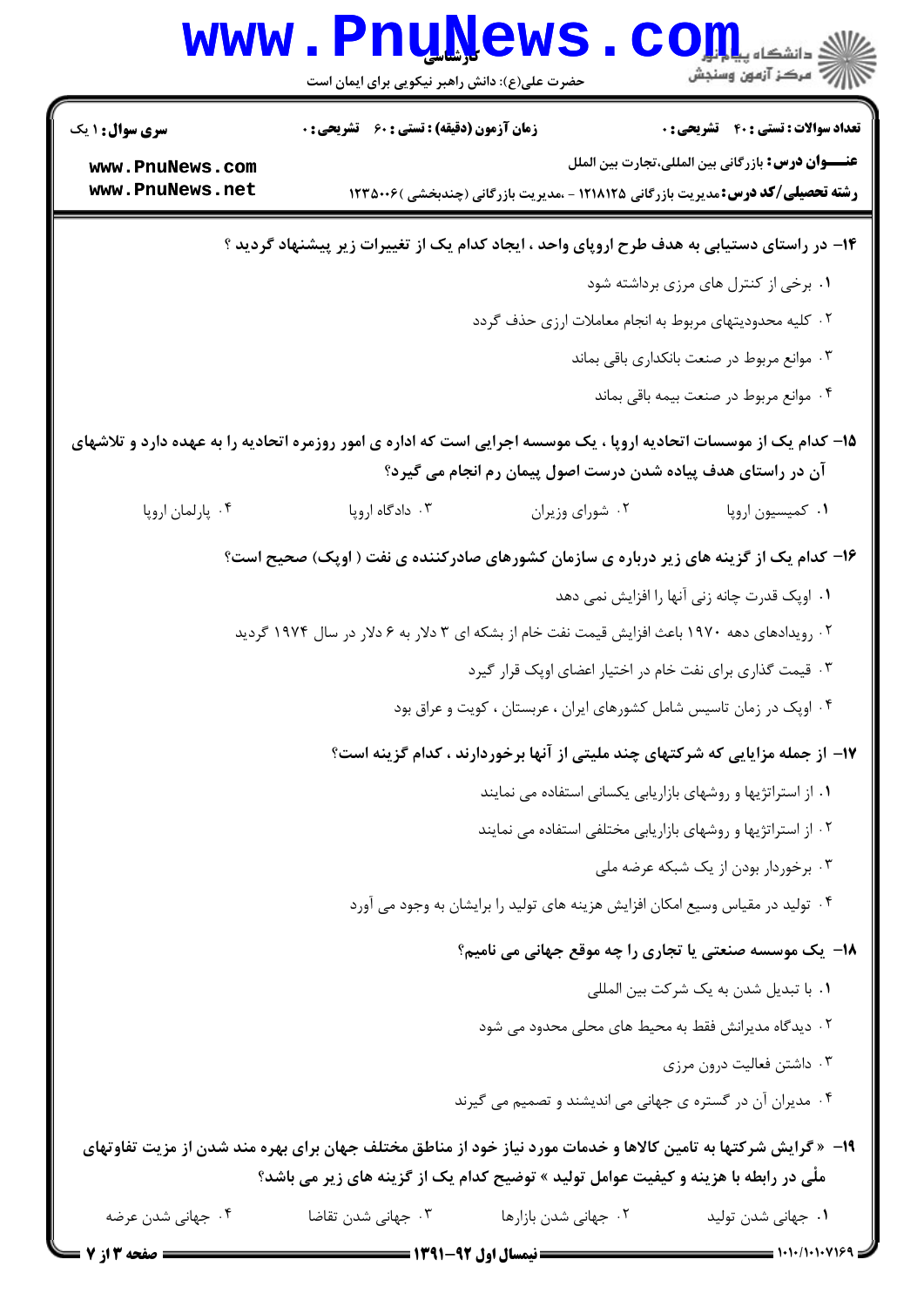|                                                                                                                                                                                                  | <b>VALLY</b><br>حضرت علی(ع): دانش راهبر نیکویی برای ایمان است |                                                                                                                                                                                                                             | د دانشکاه پ <b>یا با نار</b><br>بِ ۖ مرڪز آزمون وسنڊش     |
|--------------------------------------------------------------------------------------------------------------------------------------------------------------------------------------------------|---------------------------------------------------------------|-----------------------------------------------------------------------------------------------------------------------------------------------------------------------------------------------------------------------------|-----------------------------------------------------------|
| <b>سری سوال : ۱ یک</b>                                                                                                                                                                           | <b>زمان آزمون (دقیقه) : تستی : 60 ٪ تشریحی : 0</b>            |                                                                                                                                                                                                                             | <b>تعداد سوالات : تستي : 40 - تشريحي : 0</b>              |
| www.PnuNews.com<br>www.PnuNews.net                                                                                                                                                               |                                                               | <b>رشته تحصیلی/کد درس:</b> مدیریت بازرگانی ۱۲۱۸۱۲۵ - ،مدیریت بازرگانی (چندبخشی )۱۲۳۵۰۰۶                                                                                                                                     | <b>عنــــوان درس:</b> بازرگانی بین المللی،تجارت بین الملل |
| +۲- شرکت هایی که می کوشند تا از طریق حربه کاهش هزینه که از اثرات منحنی یادگیری و صرفه جویی های مکانی سرچشمه<br>می گیرد ، سودآوری خود را افزایش دهند ، کدام یک از گزینه های زیر را دنبال می کنند؟ |                                                               |                                                                                                                                                                                                                             |                                                           |
| ۰۴ استراتژی فراملیتی                                                                                                                                                                             | ۰۳ استراتژی جهانی                                             | ۰۲ استراتژی بین المللی                                                                                                                                                                                                      | ۰۱ استراتژی داخلی                                         |
|                                                                                                                                                                                                  |                                                               | <b>۲۱</b> - کدام یک از گزینه های زیر از مزایای پیمان های استراتژیک می باشد؟                                                                                                                                                 |                                                           |
|                                                                                                                                                                                                  |                                                               | ۰۱ باعث عدم تسهیل ورود یک شریک به بازار خارجی می گردد                                                                                                                                                                       |                                                           |
|                                                                                                                                                                                                  |                                                               | ۰۲ ممکن است برای ایجاد استانداردهای تکنولوژیک برای یک صنعت خاص به وجود آید                                                                                                                                                  |                                                           |
|                                                                                                                                                                                                  |                                                               | ۰۳ به شرکت ها امکان می دهد تا در هزینه های متغیر جدید سهیم گردند                                                                                                                                                            |                                                           |
|                                                                                                                                                                                                  |                                                               | ۰۴ ممکن است شیوه ای مناسب برای گردآوری مهارتهای مکمل تنها یک شرکت باشد                                                                                                                                                      |                                                           |
|                                                                                                                                                                                                  |                                                               | 7۲- « آنهایی که از انجام عملیات خلق ارزش در مکان هایی که برای انجام آن فعالیت بهینه هستند به دست می آیند» و «<br>صرفه جویی های هزینه ای که ناشی از آموختن در اثر انجام و تکرار یک عمل می باشد» به ترتیب در کدام یک از گزینه | های زیر آمده است؟                                         |
|                                                                                                                                                                                                  | ۰۲ صرفه جویی های زمانی - اثرات یادگیری                        |                                                                                                                                                                                                                             | ۰۱ اثرات یادگیری - منحنی تجربه                            |
|                                                                                                                                                                                                  | ۰۴ صرفه جویی های مکانی - اثرات یادگیری                        |                                                                                                                                                                                                                             | ۰۳ منحنی تجربه - اثرات یادگیری                            |
|                                                                                                                                                                                                  |                                                               | ۲۳- ایجاد الزام یا اجبار برای پاسخگویی به نیازها و شرایط بازارهای محلی از کدام یک از عوامل زیر سرچشمه می گیرد؟                                                                                                              |                                                           |
| ۰۲ تفاوت در زیر ساخت ها و آداب و رسوم جوامع مختلف                                                                                                                                                |                                                               |                                                                                                                                                                                                                             | ٠١ عدم تفاوت در شرايط تقاضا                               |
|                                                                                                                                                                                                  | ۰۴ تفاوت در زیر ساخت ها ی سیاسی                               |                                                                                                                                                                                                                             | ۰۳ عدم تفاوت در کانالهای توزیع                            |
| ۲۴- کدام یک از گزینه های زیر ، جابجایی نهاده های فیزیکی( مواد اولیه ) را در مسیر زنجیره ارزش هدایت و کنترل می نماید و<br>در برگیرنده ی امور تدارکات یا لجستیک می باشد؟                           |                                                               |                                                                                                                                                                                                                             |                                                           |
| ۰۴ مدیریت بازاریابی                                                                                                                                                                              | ۰۳ مدیریت تولید                                               | ۰۲ مدیریت منابع انسانی                                                                                                                                                                                                      | ۰۱ مدیریت مواد                                            |
|                                                                                                                                                                                                  |                                                               | ۲۵– در ایده اصلی نظریه صرفه جویی های مقیاس تولید این که بهترین راه برای دستیابی به کارایی بالا و هزینه های پایین واحد                                                                                                       | محصول است، چه می باشد؟                                    |
|                                                                                                                                                                                                  | ۰۲ تولید کالاهای عمومی                                        |                                                                                                                                                                                                                             | ۰۱ تولید کالاهای استاندارد                                |
|                                                                                                                                                                                                  | ۰۴ تولید کالاهای خصوصی                                        |                                                                                                                                                                                                                             | ۰۳ تولید انبوه کالاهای استاندارد                          |
|                                                                                                                                                                                                  |                                                               |                                                                                                                                                                                                                             |                                                           |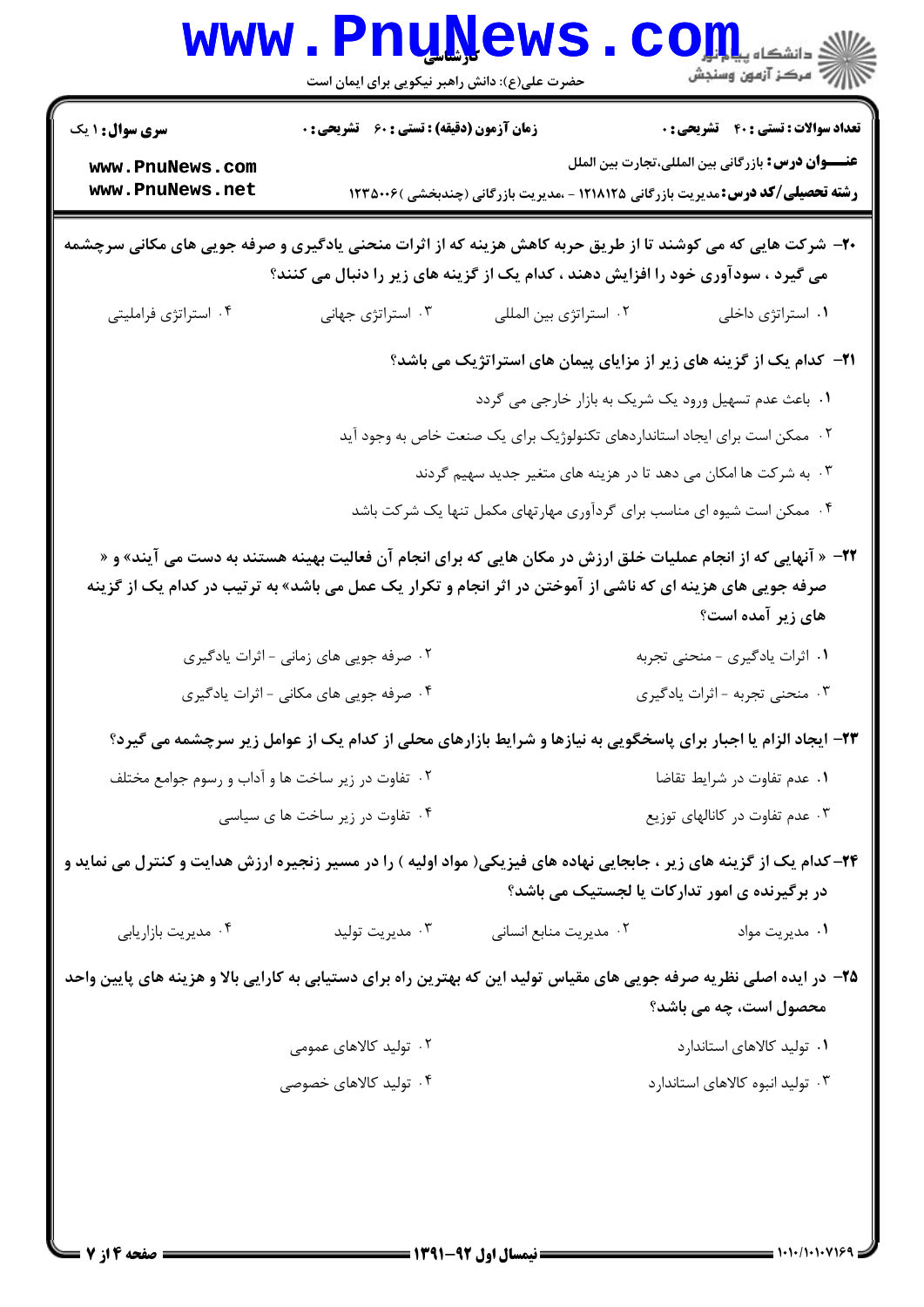|                                                                                                                                                                                                                            | www . Pnunews<br>حضرت علی(ع): دانش راهبر نیکویی برای ایمان است | الاد دانشگاه پيا <mark>با بار</mark><br>الا مرکز آزمون وسنجش                                                                                 |  |
|----------------------------------------------------------------------------------------------------------------------------------------------------------------------------------------------------------------------------|----------------------------------------------------------------|----------------------------------------------------------------------------------------------------------------------------------------------|--|
| سری سوال: ۱ یک                                                                                                                                                                                                             | <b>زمان آزمون (دقیقه) : تستی : 60 ٪ تشریحی : 0</b>             | <b>تعداد سوالات : تستی : 40 ٪ تشریحی : 0</b>                                                                                                 |  |
| www.PnuNews.com<br>www.PnuNews.net                                                                                                                                                                                         |                                                                | عنـــوان درس: بازرگانی بین المللی،تجارت بین الملل<br><b>رشته تحصیلی/کد درس:</b> مدیریت بازرگانی ۱۲۱۸۱۲۵ - ،مدیریت بازرگانی (چندبخشی )۱۲۳۵۰۰۶ |  |
|                                                                                                                                                                                                                            |                                                                | ۲۶- راهبرد عدم تمرکز تاسیسات تولیدی تحت کدام یک از شرایط زیر مناسب است؟                                                                      |  |
|                                                                                                                                                                                                                            |                                                                | ٠١. موانع تجاري خارجي كم هستند                                                                                                               |  |
|                                                                                                                                                                                                                            |                                                                | ۰۲ انتظار می رود که نرخ های ارزهای معتبر یا عمده بی ثبات باشند                                                                               |  |
|                                                                                                                                                                                                                            |                                                                | ۰۳ نسبت ارزش به وزن کالاهای این صنعت بزرگ است                                                                                                |  |
|                                                                                                                                                                                                                            |                                                                | ۰۴ محصولات صنعت مورد نظر ما مصرف همگانی (جهانی) دارد                                                                                         |  |
|                                                                                                                                                                                                                            |                                                                | ۲۷– کدام یک از گزینه های زیر از مزایای تولید کردن (تولید در خانه - ادغام عمودی) می باشد؟                                                     |  |
|                                                                                                                                                                                                                            | ۲. انجام سرمایه گذاری عمومی                                    | ۰۱ انعطاف پذیری استراتژیک                                                                                                                    |  |
|                                                                                                                                                                                                                            | ۰۴ حفاظت از مالکیت تکنولوژی شرکت                               | ۰۳ کاهش هزینه ها                                                                                                                             |  |
| <b>۲۸</b> - « حفظ نظم در روابط پولی  و مبادلات ارزی بین کشورها» و « تامین مالی برای کمک به اجرای برنامه های توسعه به ویژه در<br>کشورهای کمتر توسعه یافته» به ترتیب از وظایف اصلی و رسالت کدام یک از گزینه های زیر می باشد؟ |                                                                |                                                                                                                                              |  |
|                                                                                                                                                                                                                            | ٠٢ صندوق بين الملل پول –صندوق بين الملل پول                    | ٠١. بانک جهاني - صندوق بين الملل پول                                                                                                         |  |
|                                                                                                                                                                                                                            | ۰۴ بانک جهانی - بانک جهانی                                     | ٠٣ صندوق بين الملل پول - بانک جهاني                                                                                                          |  |
| ۲۹– طرفداران کدام یک از سیستمهای نرخ ارز ، بر این باورند که این سیستم اثرات واسطه گری بی ثبات کننده را در اقتصاد<br>کشور محدود می سازد؟                                                                                    |                                                                |                                                                                                                                              |  |
|                                                                                                                                                                                                                            | ۰۲ سیستم نرخ های ارزی شناور هدایت شده                          | ۰۱ سیستم نرخ های ثابت ارزی                                                                                                                   |  |
|                                                                                                                                                                                                                            | ۰۴ سیستم نرخ های ارزی شناوری آزاد                              | ۰۳ سیستم نرخ های ارزی شناور                                                                                                                  |  |
|                                                                                                                                                                                                                            |                                                                | ۳۰– دولت روسیه موافقت نمود که بر پایه توصیه های صندوق بین المللی پول چه اقداماتی را انجام دهد؟                                               |  |
|                                                                                                                                                                                                                            | ۰۲ درآمدهای مالیاتی را کاهش دهد                                | ۰۱ نرخ رشد حجم پول را افزایش دهد                                                                                                             |  |
| ۰۴ در راستای کاهش بدهی های بخش عمومی تلاش نماید                                                                                                                                                                            |                                                                | ۰۳ وابستگی روبل به دلار امریکا را کاهش دهد                                                                                                   |  |
| ٣١- بزرگترين چالشي كه صندوق بين المللي پول با آن روبرو شده بود و علت آن ، در كدام گزينه آمده است؟                                                                                                                          |                                                                |                                                                                                                                              |  |
|                                                                                                                                                                                                                            | ۰۲ بحران آسیای جنوب شرقی - کاهش واردات                         | ٠١. بحران أسياي جنوب شرقي - افزايش واردات                                                                                                    |  |
|                                                                                                                                                                                                                            | ۰۴ بحران روبل روسيه - ايجاد ظرفيتهاى مازاد                     | ۰۳ بحران روبل روسیه - بدهی های سنگین                                                                                                         |  |
|                                                                                                                                                                                                                            |                                                                | 32- معیاری که بر پایه ی آن پول رایج کشورها با یکدیگر مبادله می شود ، چه نام دارد؟                                                            |  |
| ۰۴ بازار پول                                                                                                                                                                                                               | ۰۳ نرخ تبدیل                                                   | ۰۲ بازار ارز<br>۰۱ نرخ ارز                                                                                                                   |  |
|                                                                                                                                                                                                                            |                                                                |                                                                                                                                              |  |

 $1 - 1 - 1 - 1 - 1 - 1$ 

صفحه 5 از 7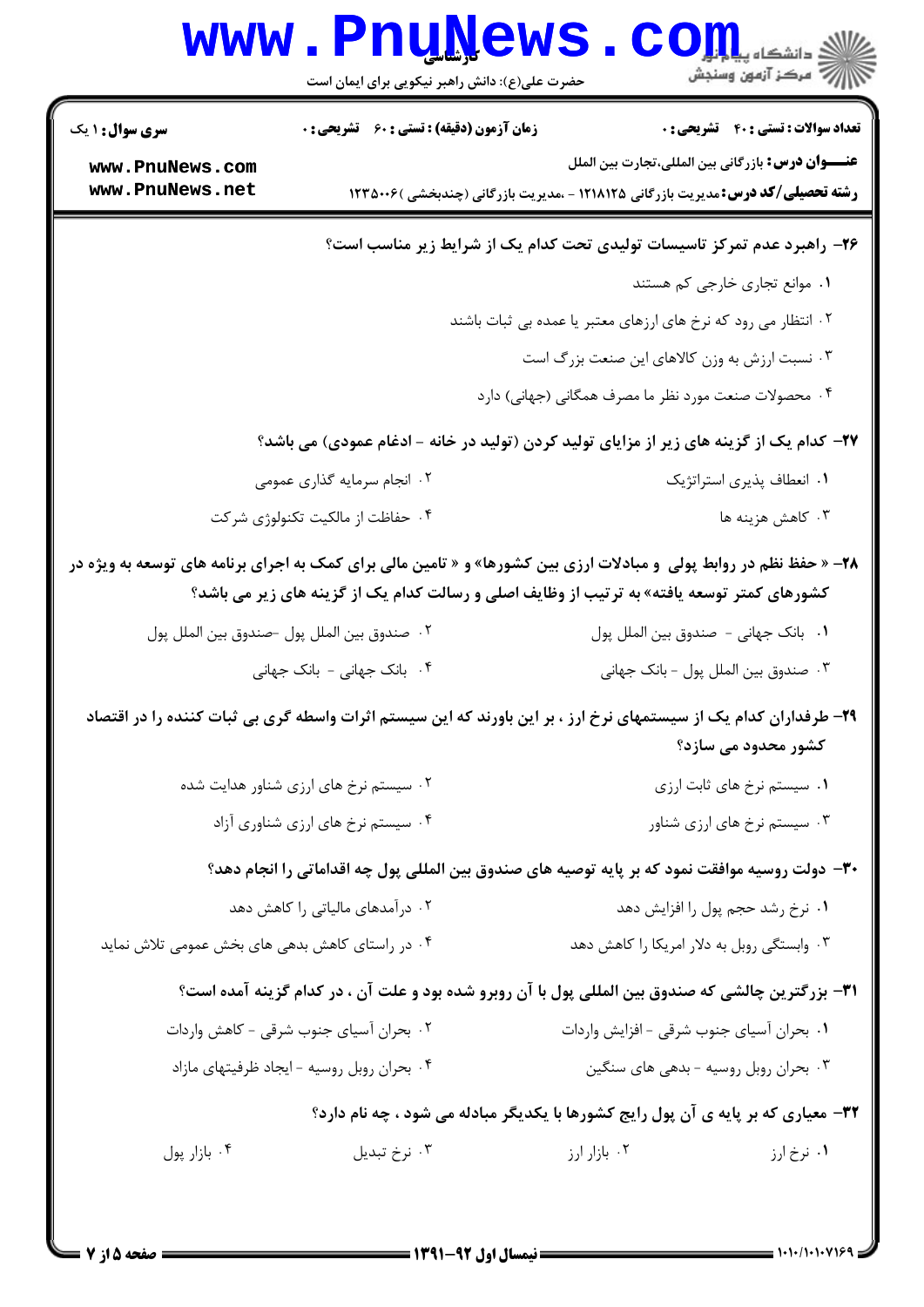|                                                                                                                                                                                                                                                                          | <b>www.PnuNews</b><br>حضرت علی(ع): دانش راهبر نیکویی برای ایمان است                                                                                                                                            |                   |                                                                                                                                                                                              |
|--------------------------------------------------------------------------------------------------------------------------------------------------------------------------------------------------------------------------------------------------------------------------|----------------------------------------------------------------------------------------------------------------------------------------------------------------------------------------------------------------|-------------------|----------------------------------------------------------------------------------------------------------------------------------------------------------------------------------------------|
| <b>سری سوال : ۱ یک</b><br>www.PnuNews.com<br>www.PnuNews.net                                                                                                                                                                                                             | <b>زمان آزمون (دقیقه) : تستی : 60 ٪ تشریحی : 0</b>                                                                                                                                                             |                   | <b>تعداد سوالات : تستي : 40 - تشريحي : 0</b><br>عنـــوان درس: بازرگانی بین المللی،تجارت بین الملل<br><b>رشته تحصیلی/کد درس:</b> مدیریت بازرگانی ۱۲۱۸۱۲۵ - ،مدیریت بازرگانی (چندبخشی )۱۲۳۵۰۰۶ |
|                                                                                                                                                                                                                                                                          | ۳۳- وقتی طرفین معامله امروز توافق می کنند که دو پول متفاوت را با هم مبادله کنند اما انجام واقعی این مبادله به یک زمان<br>مشخص در آینده موکول می شود ، نرخی که در این داد و ستد به کار می رود چه نامیده می شود؟ |                   |                                                                                                                                                                                              |
| ۰۴ عملیات ارزی                                                                                                                                                                                                                                                           | ۰۳ عملیات سفته بازی                                                                                                                                                                                            | ۰۲ نرخ مبادله سلف | ۰۱ نرخ مبادله نقدي                                                                                                                                                                           |
| ۳۴- « در بازارهای رقابتی که در آنها هزینه حمل و نقل و موانع تجاری وجود نداشته باشد ، برای کالاهای یکسان قیمتهای<br>یکسانی وجود خواهد داشت » توضیح کدام یک از گزینه های زیر است؟                                                                                          |                                                                                                                                                                                                                |                   |                                                                                                                                                                                              |
|                                                                                                                                                                                                                                                                          | ۰۲ نظریه برابری قدرت خرید                                                                                                                                                                                      |                   | ۰۱ قانون یک عرضه                                                                                                                                                                             |
|                                                                                                                                                                                                                                                                          | ۰۴ قانون یک قیمت                                                                                                                                                                                               |                   | ۰۳ قانون یک تقاضا                                                                                                                                                                            |
| ۳۵– کدام یک از روش های پیش بینی قیمت ارز ، با استفاده از اطلاعات مربوط به مقادیر و قیمت های ارز ، روند تغییرات گذشته<br>را مشخص می نمایدو انتظار می رود که این روند در آینده هم ادامه یابد؟                                                                              |                                                                                                                                                                                                                |                   |                                                                                                                                                                                              |
|                                                                                                                                                                                                                                                                          | ۰۲ تجزیه و تحلیل تئوری                                                                                                                                                                                         |                   | ۰۱ تجزیه و تحلیل بنیادی                                                                                                                                                                      |
|                                                                                                                                                                                                                                                                          | ۰۴ تجزیه و تحلیل نظری                                                                                                                                                                                          |                   | ۰۳ تجزیه و تحلیل تکنیکی                                                                                                                                                                      |
|                                                                                                                                                                                                                                                                          | ۳۶- آن بخشی از تراز پرداخت ها که با صادرات و واردات کالاها و خدمات کشور سر و کار پیدا می کند ، چه نامیده می شود؟                                                                                               |                   |                                                                                                                                                                                              |
|                                                                                                                                                                                                                                                                          | ۰۲ حساب جاری                                                                                                                                                                                                   |                   | ۰۱ حساب سرمایه                                                                                                                                                                               |
|                                                                                                                                                                                                                                                                          | ۰۴ حساب ذخاير دولتي                                                                                                                                                                                            |                   | ۰۳ حساب ذخایر خصوصی                                                                                                                                                                          |
|                                                                                                                                                                                                                                                                          | <b>۳۷</b> - « صادرات و واردات طلا » و « انجام سرمایه گذاری مستقیم در خارج » به ترتیب جزء کدام یک از اجزاء تراز پرداخت های                                                                                      |                   | خارجی می باشد؟                                                                                                                                                                               |
|                                                                                                                                                                                                                                                                          | ۰۲ حساب ذخایر دولتی- حساب ذخایر دولتی                                                                                                                                                                          |                   | ٠١ حساب جاري سرمايه حساب جاري سرمايه                                                                                                                                                         |
|                                                                                                                                                                                                                                                                          | ۰۴ حساب جاری سرمایه - حساب ذخایر دولتی                                                                                                                                                                         |                   | ۰۳ حساب ذخایر دولتی - حساب جاری سرمایه                                                                                                                                                       |
| ۳۸– نوع خاصی از اعطای امتیاز که در چهارچوب آن شرکت امتیازدهنده دارایی های ناملموس خود مانند دانش فنی و مارک<br>تجاری را به امتیازگیرنده می فروشد و در مقابل آن حق امتیازی که عموما درصدی از سود یا درآمد شرکت گیرنده امتیاز<br>می باشد دریافت می کند ، چه نامیده می شود؟ |                                                                                                                                                                                                                |                   |                                                                                                                                                                                              |
|                                                                                                                                                                                                                                                                          | ۰۲ قرارداد فرانشیزی                                                                                                                                                                                            |                   | ۰۱ صادرات                                                                                                                                                                                    |
|                                                                                                                                                                                                                                                                          | ۰۴ قرارداد فعالیت مشترک                                                                                                                                                                                        |                   | ۰۳ تاسیس شعبه با مالکیت کامل                                                                                                                                                                 |
|                                                                                                                                                                                                                                                                          |                                                                                                                                                                                                                |                   |                                                                                                                                                                                              |